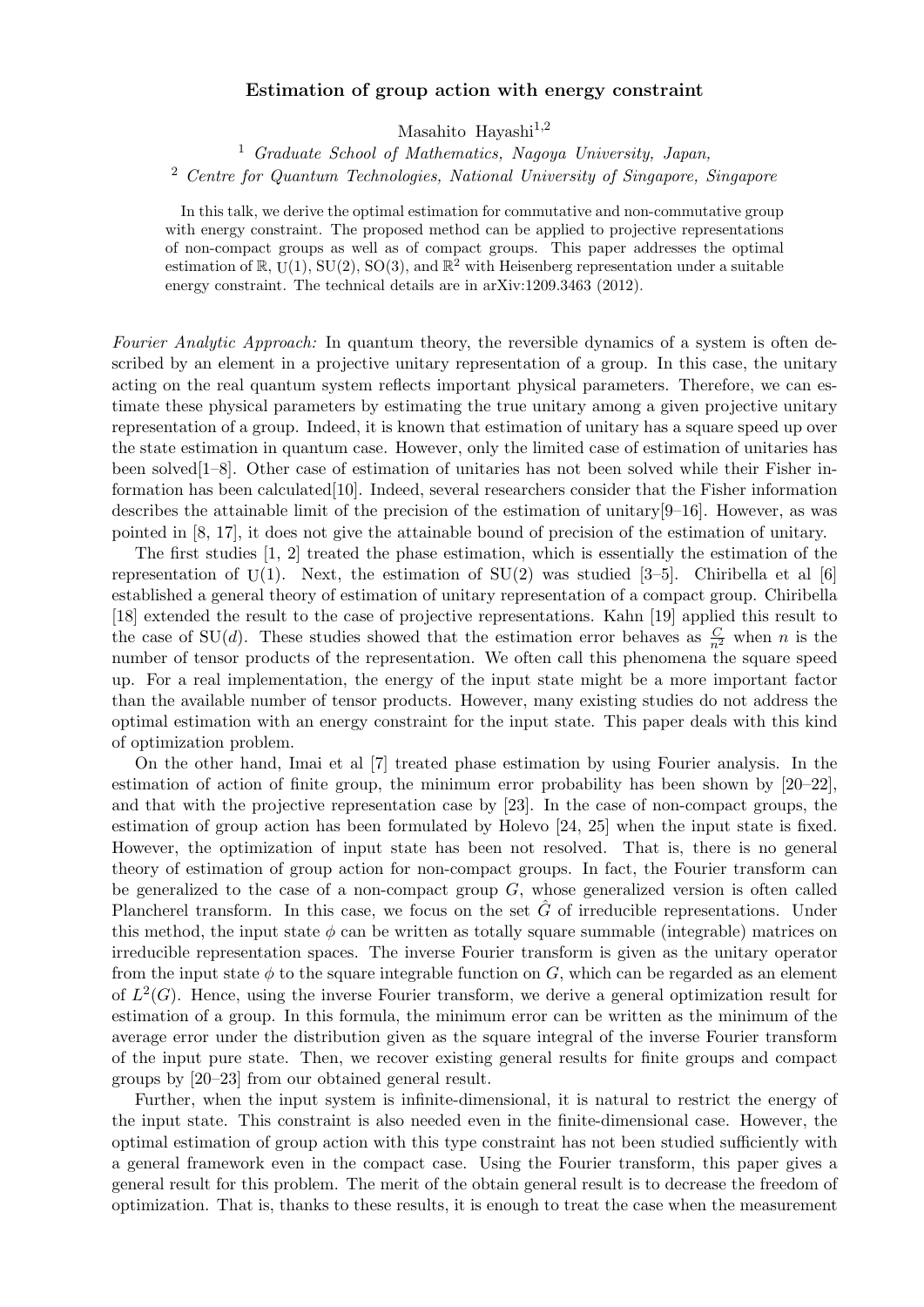is a specific measurement and the input is pure state. These result reduce our optimization problem to the optimization with respect to input pure states. Further, these results enable us to apply the known result of Fourier analysis because these results clarify the relation with Fourier analysis. The typical obtained results with the energy constraint are summarized as follows although our obtained results cover more general setups.

Estimation of the location sift operation  $\mathbb{R}$ : Firstly, let us consider the estimation of the location sift operation  $x \in \mathbb{R}$ . In this case, any irreducible representation can be written as  $x \mapsto e^{xp^i}$ with the momentum  $p \in \mathbb{R}$  with  $\mathbb{R} = \mathbb{R}$ . Hence, any representation can be written as the unitary  $U_x := \int_{-\infty}^{\infty} e^{xpi} |p\rangle\langle p| dp$  on  $L^2(\mathbb{R})$ . In this case, the input state can be written as a square integrable function  $\phi$  on the momentum space  $\hat{\mathbb{R}}$ . When we apply the estimator  $M(d\hat{x})$ , which is a POVM, we obtain the output distribution  $\langle \phi | U_x^{\dagger} M(d) U_x | \phi \rangle$ .

Now, we consider the energy constraint on the momentum space  $\hat{\mathbb{R}}$  as  $\int_{-\infty}^{\infty} p^2 |\phi(p)|^2 \frac{dp}{\sqrt{2\pi}} \leq E$ , which can be regarded as a constraint for the kinetic energy. When we adopt the mean square error  $\mathcal{D}(M,\phi) := \int_{-\infty}^{\infty} (\hat{x} - x)^2 \langle \phi | U_x^{\dagger} M(d\hat{x}) U_x | \phi \rangle$ , our problem can be formulated as the minimization problem:

$$
\min_{M,\phi} \{ \mathcal{D}(M,\phi) | \int_{-\infty}^{\infty} p^2 |\phi(p)|^2 \frac{dp}{\sqrt{2\pi}} \le E \} = \frac{8}{E},\tag{1}
$$

which can be shown by employing the conventional minimum uncertainty relation. The optima input state is given by a Gaussian wave function. Due to the central limit theorem, the Gaussian wave function can be approximated by the tensor product  $\phi^{\otimes n}$  of an arbitrary pure state  $\phi$ . In this case, the optimal coefficient of the first order can be attained by the maximum likelihood estimator with  $n$  repeated applications of a proper covariant measurement to the system with the single copy input  $\phi$ .

Estimation of the periodic location sift operation  $U(1)$ : Next, we consider the estimation of the location sift operation with the periodic condition. In this case, the action can be described as the action  $e^{\theta i} \in U(1)$ . Then, any irreducible representation can be written as  $\theta \mapsto e^{\theta k i}$  with the momentum  $k \in U(1)$  with  $U(1) = \mathbb{Z}$ . Hence, any representation can be written as the unitary  $U_{\theta}$ :=  $\bigoplus_{k=-\infty}^{\infty}e^{\theta k i}|k\rangle\langle k|$  on  $L^2(\mathbb{Z})$ . The input state can be written as a square integrable function  $\phi$  on the momentum space  $U(1) = \mathbb{Z}$ . Now, we consider the energy constraint on the momentum space  $U(1)$ as  $\sum_{k=-\infty}^{\infty} k^2 |\phi(k)|^2 \leq E$ . Similarly the output distribution is written as  $\langle \phi | U_{\theta}^{\dagger} M(d\hat{\theta}) U_{\theta} | \phi \rangle$  with the the estimator  $M(d\hat{\theta})$ . When we adopt the error  $\mathcal{D}(M,\phi) := \int_{-\infty}^{\infty} (1 - \cos(\hat{\theta} - \theta)) \langle \phi | U_{\theta}^{\dagger} M(d\hat{\theta}) U_{\theta} | \phi \rangle$ , our problem can be formulated as the minimization problem:

$$
\min_{M,\phi} \{ \mathcal{D}(M,\phi) | \sum_{k=-\infty}^{\infty} k^2 |\phi(k)|^2 \le E \} = \max_{s>0} \frac{sa_0(\frac{2}{s})}{4} + 1 - sE \cong \frac{1}{8E} - \frac{1}{128E^2} \text{ as } E \to \infty,
$$
 (2)

where  $a_0$  is a function related to the Mathieu function.

Further, the optimal coefficient of the first order can be attained by the following method. The input state is the tensor product  $\phi^{\otimes n}$  of an arbitrary pure state  $\phi$ . We apply a proper covariant measurement to the system with the single copy input  $\phi$ . Finally, we apply the maximum likelihood estimator for n repeated applications of the above measurement.

Estimation of the action  $SO(3)$  and  $SU(2)$ : Next, we consider the estimation of the rotating action  $g \in SO(3)$ . In this case, any irreducible representation can be written as  $g \mapsto U_{\lambda,g}$  on the irreducible representation space  $\mathcal{H}_{\lambda}$  with the maximum weight  $\lambda \in SO(3)$ . Hence, any representation can be written as the unitary  $U_g := \bigoplus_{\lambda \in \mathrm{SO}(3)} U_{\lambda,g}$  on  $\bigoplus_{\lambda \in \mathrm{SO}(3)} U_{\lambda} \otimes U_{\lambda}^*$ , where  $U_{\lambda}^*$  is the dual space of  $U_{\lambda}$ . In this case, the input state can be written as a square integrable function  $\phi$  on  $\oplus_{\lambda \in SO(3)} \mathcal{U}_{\lambda} \otimes \mathcal{U}_{\lambda}^*$ . When we apply the estimator  $M(d\hat{g})$ , we obtain the output distribution  $\langle \phi | U_g^{\dagger} M(d\hat{g}) U_g | \phi \rangle$ .

Now, we consider the energy constraint as  $\langle \phi | \oplus_{\lambda \in \text{SO}(3)} \lambda(\lambda+1)I_{\lambda} | \phi \rangle \leq E$ , where  $I_{\lambda}$  is the projection to the space  $\mathcal{U}_{\lambda} \otimes \mathcal{U}_{\lambda}^{*}$ , by using the Casimir operator, which is natural in the relation with the angular momentum. When we adopt the error  $\mathcal{D}(M, \phi) := \int_{-\infty}^{\infty}$ 1  $\frac{1}{4}(4-|\text{Tr}g^{-1}\hat{g}|^2)\langle \phi|U_x^{\dagger}M(d\hat{x})U_x|\phi\rangle$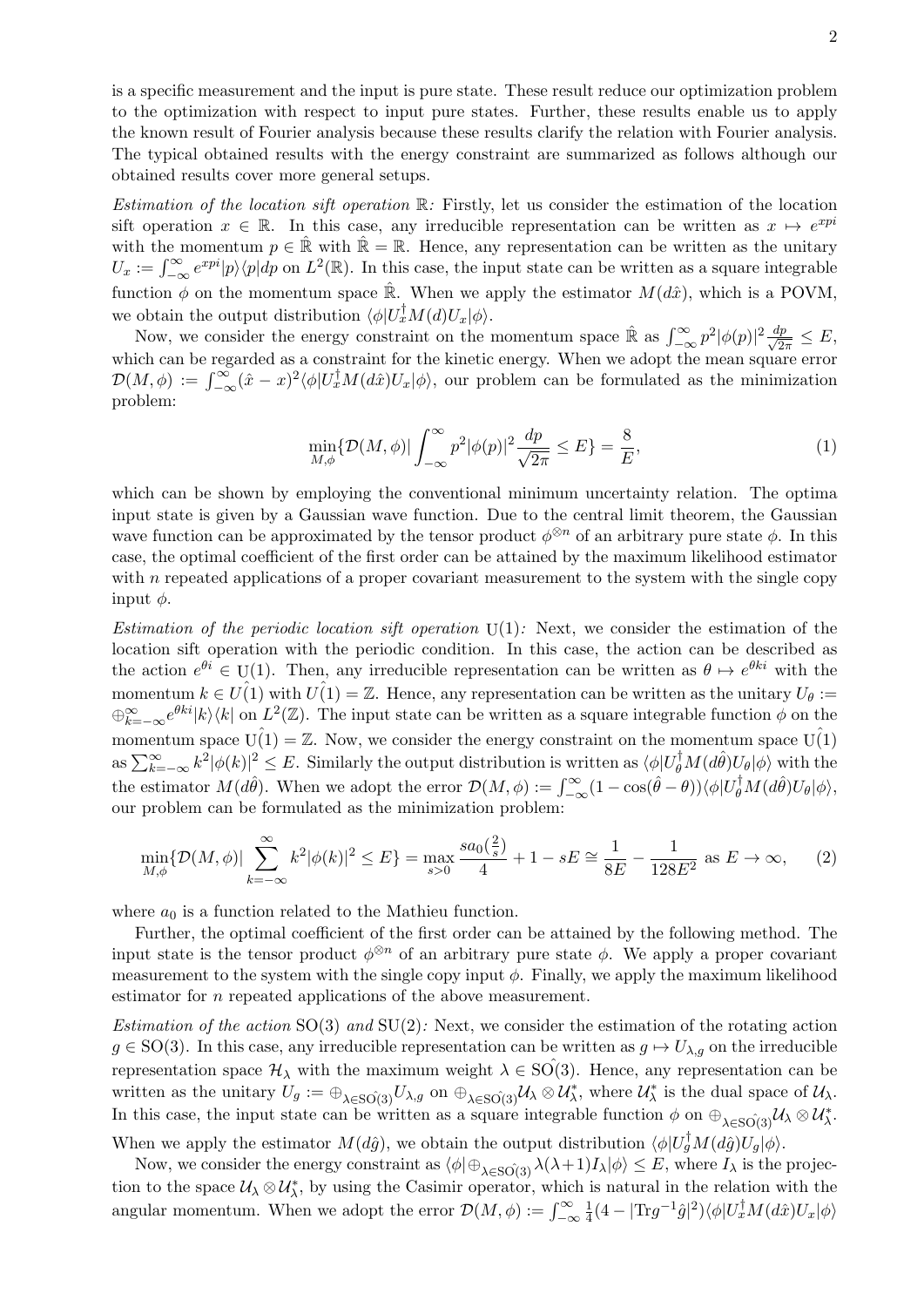with use of the gate fidelity  $\frac{1}{4}|\text{Tr}g^{-1}\hat{g}|^2$ , our problem can be formulated as the minimization problem:

$$
\min_{M,\phi} \{ \mathcal{D}(M,\phi) | \langle \phi | \oplus_{\lambda \in \mathcal{SO}(3)} \lambda(\lambda+1) I_{\lambda} | \phi \rangle \le E \} = \max_{s>0} \frac{sa_1(\frac{2}{s})}{4} + 1 - s(E + \frac{1}{4}) \cong \frac{9}{8E} - \frac{81}{128E^2} \tag{3}
$$

as  $E \to \infty$ , where  $a_1$  is a function related to the Mathieu function. Further, the optimal coefficient of the first order can be attained by the method given in the case of  $U(1)$ . A similar result can be shown when we consider the projective representation of SO(3).

For SU(2), we adopt the error  $\mathcal{D}(M,\phi) := \int_{-\infty}^{\infty} (1 - \frac{1}{2} Tr g^{-1} \hat{g}) \langle \phi | U_x^{\dagger} M(d\hat{x}) U_x | \phi \rangle$ . Then, our problem can be formulated as the minimization problem:

$$
\min_{M,\phi} \{ \mathcal{D}(M,\phi) | \langle \phi | \oplus_{\lambda \in \text{SU(2)}} \lambda (\lambda + 1) I_{\lambda} | \phi \rangle \le E \} = \max_{s>0} \frac{s b_2(\frac{8}{s})}{16} + 1 - s(E + \frac{1}{4}) \cong \frac{9}{32E} - \frac{7 \cdot 3^3}{2^1 1 E^2} \tag{4}
$$

a  $E \to \infty$ , where  $b_2$  is a function related to the Mathieu function.

Estimation of the action of the Heisenberg representation: Finally, we consider the action of the Heisenberg representation  $x = (x_1, x_2) \in \mathbb{R}^2$ . In this case, the irreducible representation is the equivalent with the Heisenberg representation  $x \mapsto U_x$  on  $L^2(\mathbb{R})$  when we fix the commutation relation. Then, the input state can be written as a square integrable operator  $\phi$  on  $L^2(\mathbb{R})$ , which is a pure state on  $L^2(\mathbb{R}) \otimes L^2(\mathbb{R})$ . When we apply the estimator  $M(d\hat{x})$ , we obtain the output distribution  $\langle \phi | U_x^{\dagger} M(d\hat{x}) U_x | \phi \rangle$ . Now, we consider the energy constraint as  $\langle \phi | (Q^2 + P^2) \otimes I | \phi \rangle \leq E$ . When we adopt the mean square error  $\mathcal{D}(M,\phi) := \int_{-\infty}^{\infty} (\hat{x}_1 - x_1)^2 + (\hat{x}_2 - x_2)^2 \langle \phi | U_x^{\dagger} M(d\hat{x}) U_x | \phi \rangle$ , our problem can be formulated as the minimization problem:

$$
\min_{M,\phi} \{ \mathcal{D}(M,\phi) | \langle \phi | (Q^2 + P^2) \otimes I | \phi \rangle \le E \} = \frac{1}{2E},\tag{5}
$$

which can be shown by reducing the problem to the minimum uncertainty relation on the twodimensional space.

Uncertainty relations on  $S^1$  and  $S^3$ : Using the relation  $S^1 \cong U(1)$  and  $S^3 \cong SU(2)$ , we derive uncertainty relations on  $S^1$  and  $S^3$ . Given  $\varphi \in L^2(S^1)$ , we focus on the relation between  $\Delta_{\varphi}^2(\cos Q, \sin Q) := \Delta_{\varphi}^2 \cos Q + \Delta_{\varphi}^2 \sin Q$  and  $\Delta_{\varphi}^2 P$ , where  $\Delta_{\varphi}^2 X := \langle \varphi | X^2 | \varphi \rangle - \langle \varphi | X | \varphi \rangle^2$ . Then, we obtain

$$
\min_{\varphi \in L_n^2(S^1)} \{ \Delta_{\varphi}^2(\cos Q, \sin Q) | \Delta_{\varphi}^2 P \le E \} = \max_{s > 0} 1 - (sE - \frac{s a_0(\frac{2}{s})}{4})^2 \cong \frac{1}{4E} - \frac{1}{32E^2} \text{ as } E \to \infty,
$$
 (6)

where  $L_n^2(\Omega)$  is the set of normalized functions of  $L^2(\Omega)$ . Given  $\varphi \in L^2(S^3)$ , we focus on the relation between  $\Delta_{\varphi}^2 \vec{Q} := \sum_{j=0}^3 \Delta_{\varphi}^2 Q_j$  and  $\Delta_{\varphi}^2 \vec{P} := \sum_{j=1}^3 \Delta_{\varphi}^2 P_j$ , where  $P_j$  is the momentum operator for the *i*-th direction of  $\sigma_j$  via the relation  $S^3 \cong SU(2)$ . Then, we obtain

$$
\min_{\varphi \in L_n^2(S^3)} \{ \Delta_{\varphi}^2 \vec{Q} | \Delta_{\varphi}^2 \vec{P} \le E \} = 1 - (\min_{s > 0} s(E + \frac{1}{4}) - \frac{s b_2(\frac{8}{s})}{16})^2 \cong \frac{9}{16E} - \frac{5 \cdot 3^3}{2^9 E^2} \text{ as } E \to \infty. \tag{7}
$$

Conclusion: Our obtained results show that we do not need to use of the entangled input state or the quantum correlation with the quantum measurement to achieve the optimal first order coefficient asymptotically. That is, we only need to use the correlation in the classical data processing because the maximum likelihood estimator employs the correlation in this sense. These results are very contrastive with the square speed-up of estimation of action without energy constraint. Using these result, we have derived uncertainty relations on  $S^1$  and  $S^3$ .